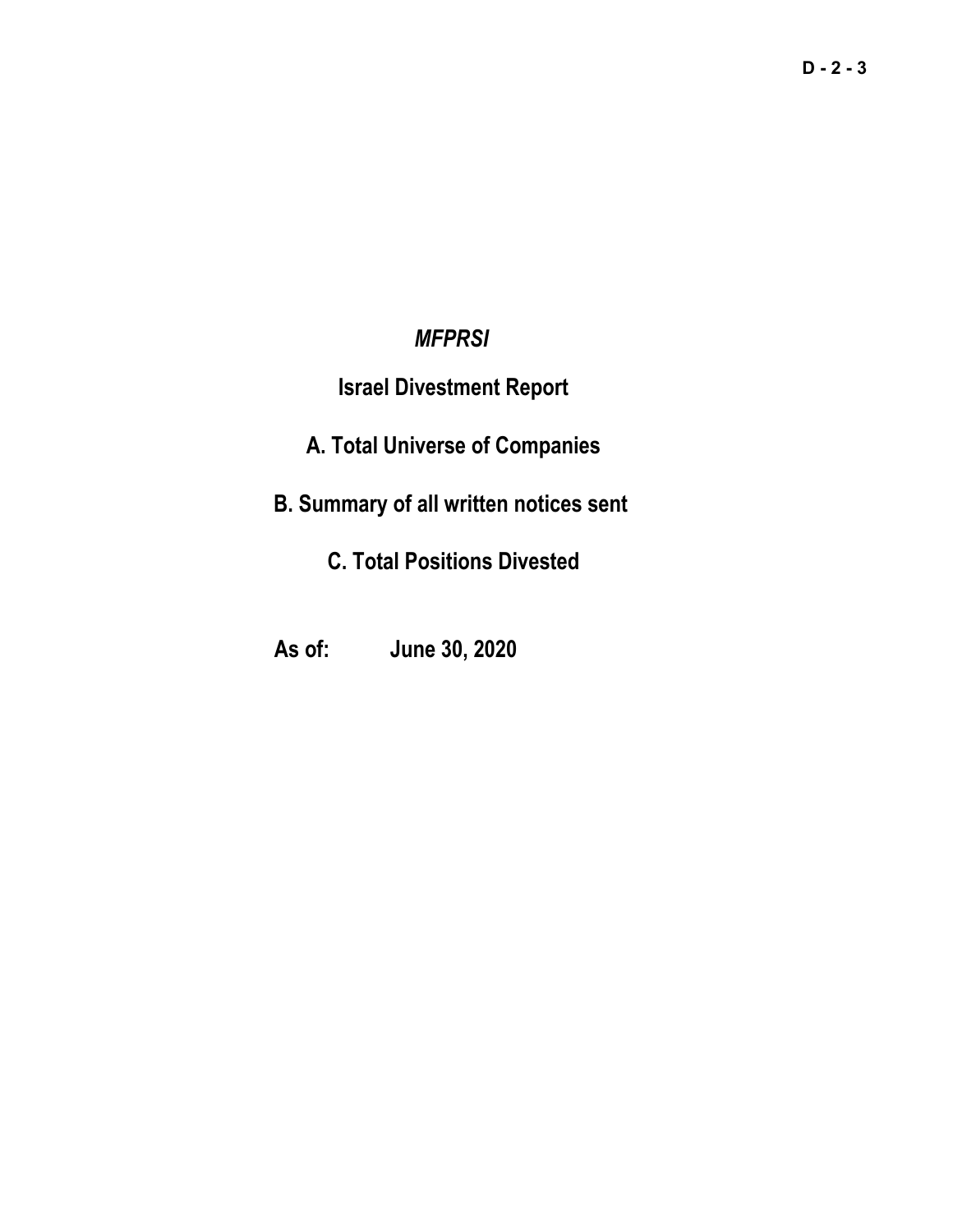#### **A. Total Universe of Companies**

|                                                          | <b>Scrutinized Active/Scrutinized Plan of Substantial</b> |
|----------------------------------------------------------|-----------------------------------------------------------|
| <b>COMPANY</b>                                           | Action                                                    |
| <b>Co-operative Group Ltd.</b>                           | <b>Scrutinized Active</b>                                 |
| <b>IDe Volksbank NV</b>                                  | Scrutinized Active                                        |
| <b>DNB ASA</b>                                           | <b>Scrutinized Active</b>                                 |
| Kommunal Landspensjonskasse Gjensidig Forsikringsselskap | Scrutinized Active                                        |
| Sampension KP Livsforsikring A/S                         | <b>Scrutinized Active</b>                                 |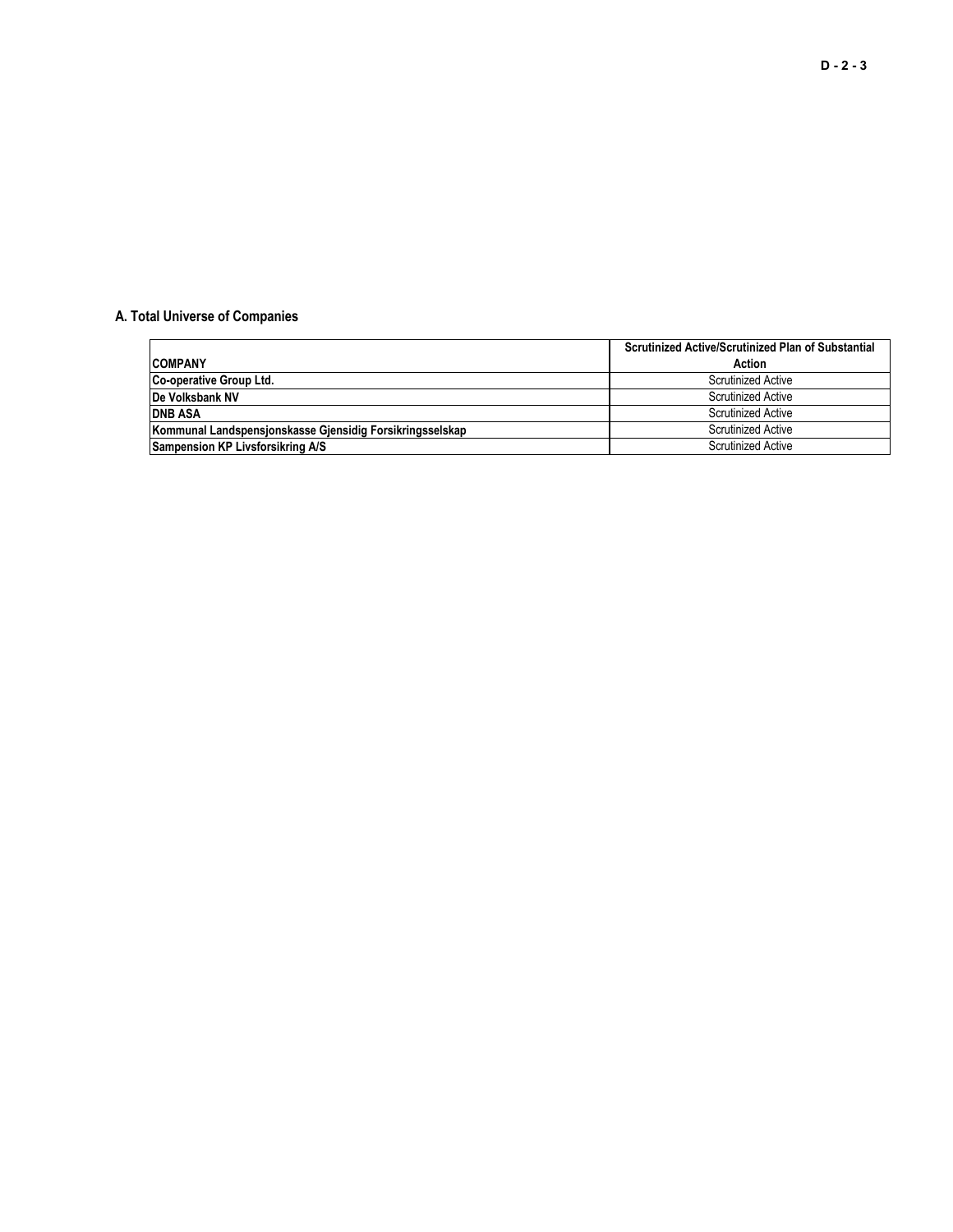### **B. Summary of all written notices**

#### **B. Summary of all written notices**

| <b>August 1st, 2019</b> |                                                                                                                          |
|-------------------------|--------------------------------------------------------------------------------------------------------------------------|
|                         | MFPRSI mailed out letters to the following firms with the quarterly "scrutinized companies" list from the ISS Ethix with |
|                         | response date of August 31, 2019.                                                                                        |
|                         |                                                                                                                          |
|                         | Firms:                                                                                                                   |
|                         | <b>State Street</b>                                                                                                      |
|                         | <b>DFA</b>                                                                                                               |
|                         | <b>Baillie Gifford</b>                                                                                                   |
|                         | Mondrian                                                                                                                 |
|                         | BlackRock                                                                                                                |
|                         | JP Morgan                                                                                                                |
|                         | <b>GMO</b>                                                                                                               |
|                         | Intech                                                                                                                   |
|                         | Schroders                                                                                                                |
|                         | Dodge & Cox                                                                                                              |
| August 30th, 2019       |                                                                                                                          |
|                         | All firms responded to letter with any holdings of securities on "scrutinized companies" list.                           |
| November 6th, 2019      |                                                                                                                          |
|                         | MFPRSI mailed out letters to the following firms with the quarterly "scrutinized companies" list from the ISS Ethix with |
|                         | response date of November 30, 2019.                                                                                      |
|                         | Firms:                                                                                                                   |
|                         | <b>State Street</b>                                                                                                      |
|                         | <b>DFA</b>                                                                                                               |
|                         | <b>Baillie Gifford</b>                                                                                                   |
|                         | Mondrian                                                                                                                 |
|                         | BlackRock                                                                                                                |
|                         | JP Morgan                                                                                                                |
|                         | GMO                                                                                                                      |
|                         | Intech                                                                                                                   |
|                         | Dodge & Cox                                                                                                              |
|                         | Schroders                                                                                                                |
| December 18th, 2019     |                                                                                                                          |

All firms responded to letter with any holdings of securities on "scrutinized companies" list.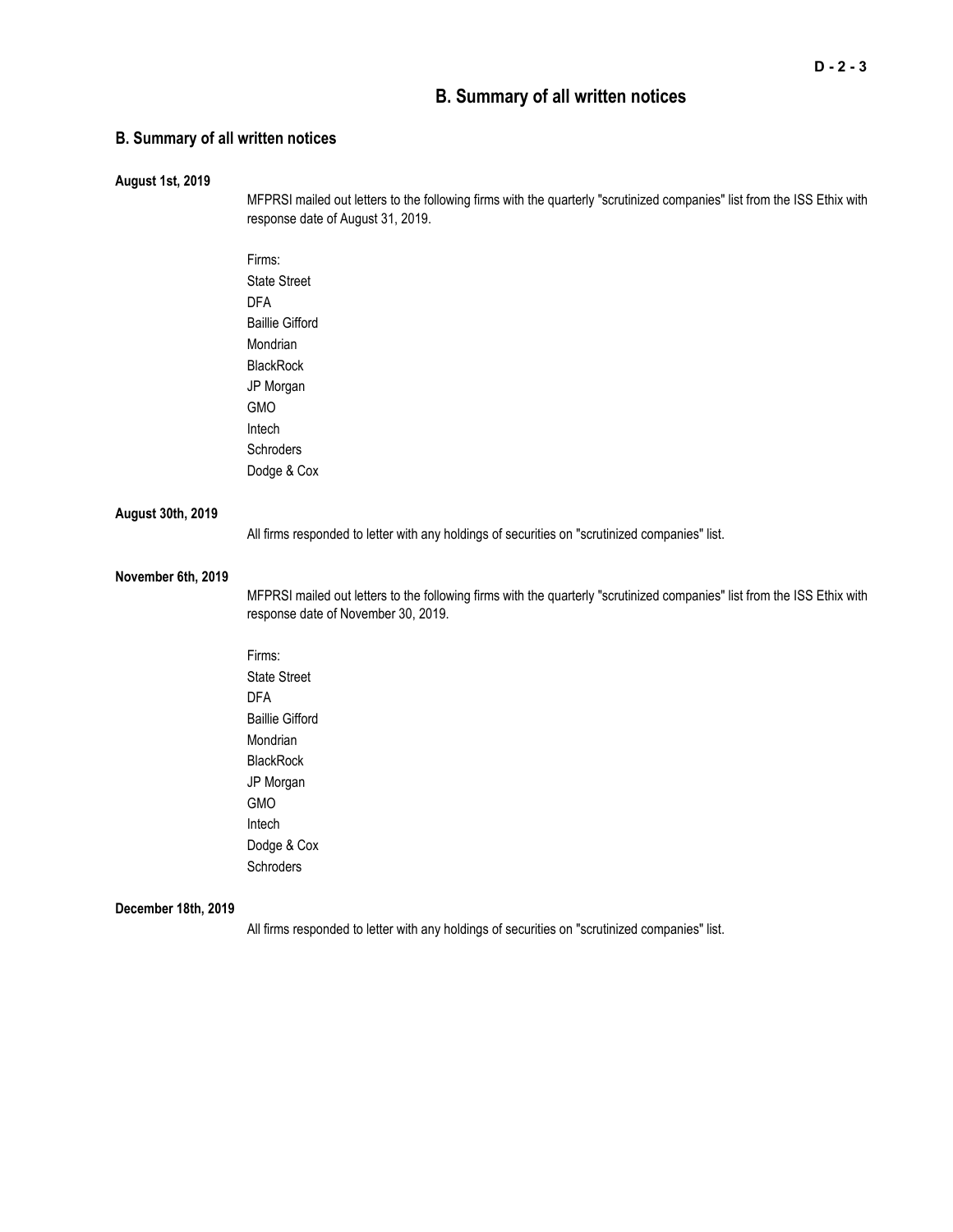### **B. Summary of all written notices**

| February 11th, 2020 |                                                                                                                                                        |
|---------------------|--------------------------------------------------------------------------------------------------------------------------------------------------------|
|                     | MFPRSI mailed out letters to all firms above with the quarterly "scrutinized companies" list from the ISS Ethix with                                   |
|                     | response date of February 28, 2018.                                                                                                                    |
|                     | Firms:                                                                                                                                                 |
|                     | <b>State Street</b>                                                                                                                                    |
|                     | <b>DFA</b>                                                                                                                                             |
|                     | <b>Baillie Gifford</b>                                                                                                                                 |
|                     | Mondrian                                                                                                                                               |
|                     | <b>BlackRock</b>                                                                                                                                       |
|                     | JP Morgan                                                                                                                                              |
|                     | <b>GMO</b>                                                                                                                                             |
|                     | Intech                                                                                                                                                 |
|                     | Dodge and Cox                                                                                                                                          |
|                     | Schroders                                                                                                                                              |
| March 30th, 2020    |                                                                                                                                                        |
|                     | All firms responded to letter with any holdings of securities on "scrutinized companies" list.                                                         |
| April 1st, 2020     |                                                                                                                                                        |
|                     | MFPRSI mailed out letters to following firms who hold Indirect securities informing them to consider divestment from<br>the companies held.            |
|                     | Firms:                                                                                                                                                 |
|                     | Schroders                                                                                                                                              |
| May 15th, 2020      |                                                                                                                                                        |
|                     | MFPRSI mailed out letters to all firms above with the quarterly "scrutinized companies" list from the ISS Ethix with<br>response date of May 31, 2020. |
|                     | Firms:                                                                                                                                                 |
|                     | <b>State Street</b>                                                                                                                                    |
|                     | <b>DFA</b>                                                                                                                                             |
|                     | <b>Baillie Gifford</b>                                                                                                                                 |
|                     | Mondrian                                                                                                                                               |
|                     | JP Morgan                                                                                                                                              |
|                     | GMO                                                                                                                                                    |
|                     | Intech                                                                                                                                                 |
|                     | Dodge & Cox                                                                                                                                            |
|                     | Schroders                                                                                                                                              |
|                     | <b>BlackRock</b>                                                                                                                                       |
| June 18th, 2020     |                                                                                                                                                        |
|                     | All firms responded to letter with any holdings of securities on "scrutinized companies" list.                                                         |